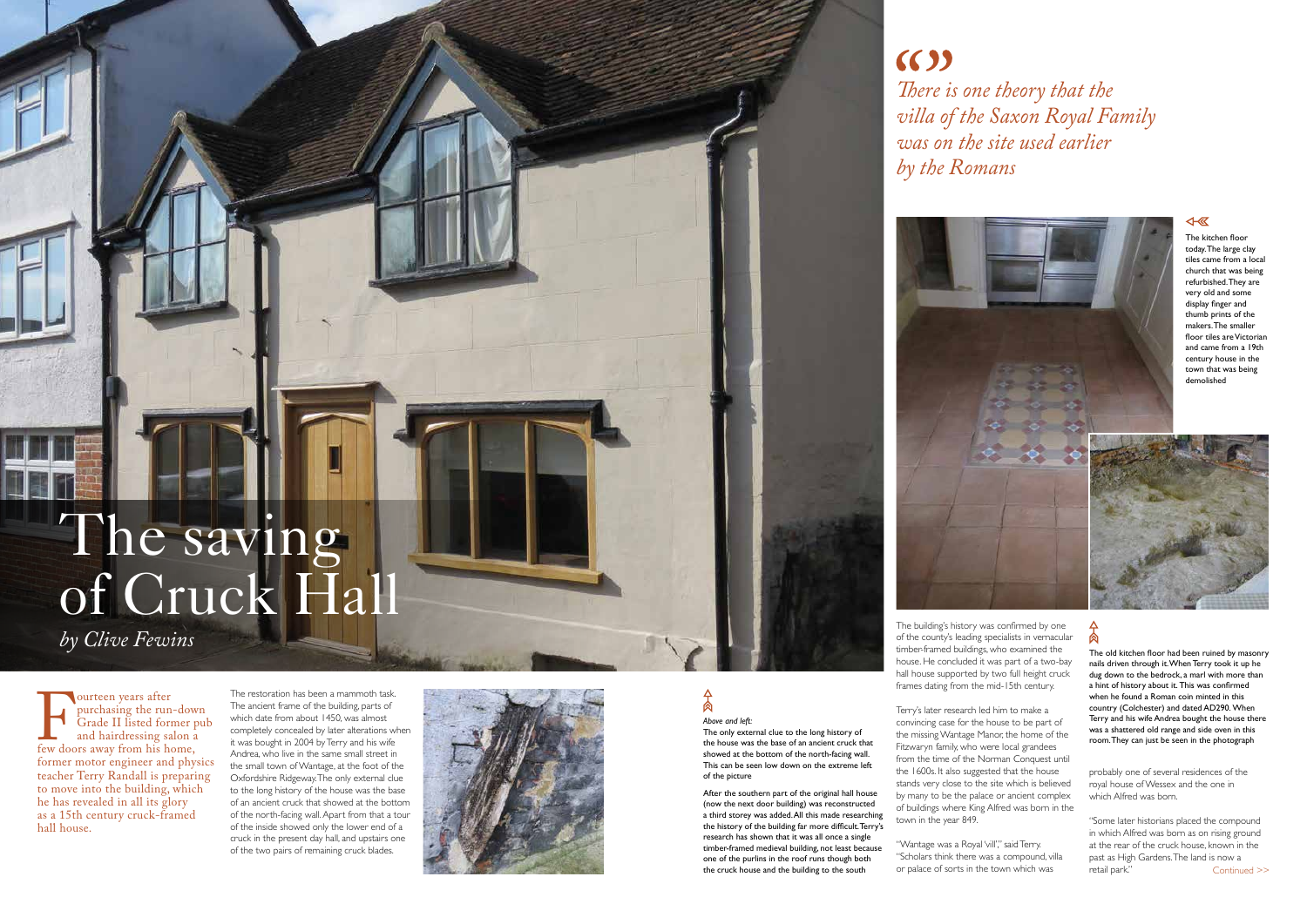## ADVERTISING SPACE



### 4-1

The rebuilt cross passage. Terry is fairly certain that one of the replaced screens is back in its original position but the other has been added beneath a later ceiling beam. The elm boards all came from different local sources found by Terry and his architect son, Christian

One of Terry's first tasks on taking possession of the empty building was to replace the kitchen floor, which necessitated digging up the old. In the course of this work he made a number of interesting finds. He also commissioned some dendrochronology in the house, which produced a date of 1448/9 for some of the cruck blades, plus one of the kitchen wall timbers.

His most fascinating discovery beneath the floor was a Roman coin dated AD 290. This find supports previous archaeological evidence of Roman activity in Wantage.

"There is one theory that the villa of the Saxon Royal Family was on the site used earlier by the Romans," Terry said. "If the controlling Fitzwaryn family occupied the same site, then my theory is that this house is probably the replacement manor house for the one that existed before 1450."

As the date of 1450 produced by the dendrochronology tallied with the list description of the house, which describes it as a 15th century hall house, Terry then set about finding clues to prove this to be correct – or otherwise.

Major clues came from 13 of what Terry believes to be original rafters in the roof. They are all smoke-blackened, a sure sign that the building was originally open to the roof, and when Terry began to strip the interior walls he uncovered evidence of all four crucks.

One thing that puzzles him is the cause of the severe racking which afflicted the building from, he believes, about the end of the 16th century. Racking is when a building becomes unstable and gradually begins to lean sideways. It is usually caused when something dramatic happens. Terry thinks it might have been caused by the removal of some of the original windbraces when the open hall style of the building was changed in the sixteenth century.

He believes the building only stands today because somebody chose to restructure the southern section. Therefore, as you enter the house nowadays you see the internal wattle and daub kitchen wall that Terry has repaired and limewashed, and which provided the dendro dating of 1450. This abuts the section of the original house to the south, now a three-storey modern-looking building.

"The rebuild to the south essentially acts as a prop," Terry said. "Without it the remaining two bays which comprise the cruck hall would have fallen down and all evidence of the original Wantage Manor lost. Undoubtedly this action saved the house, but it meant that the





The first floor landing area cruck. It shows the lean caused by the racking that Terry believes to date from about the end of the sixteenth century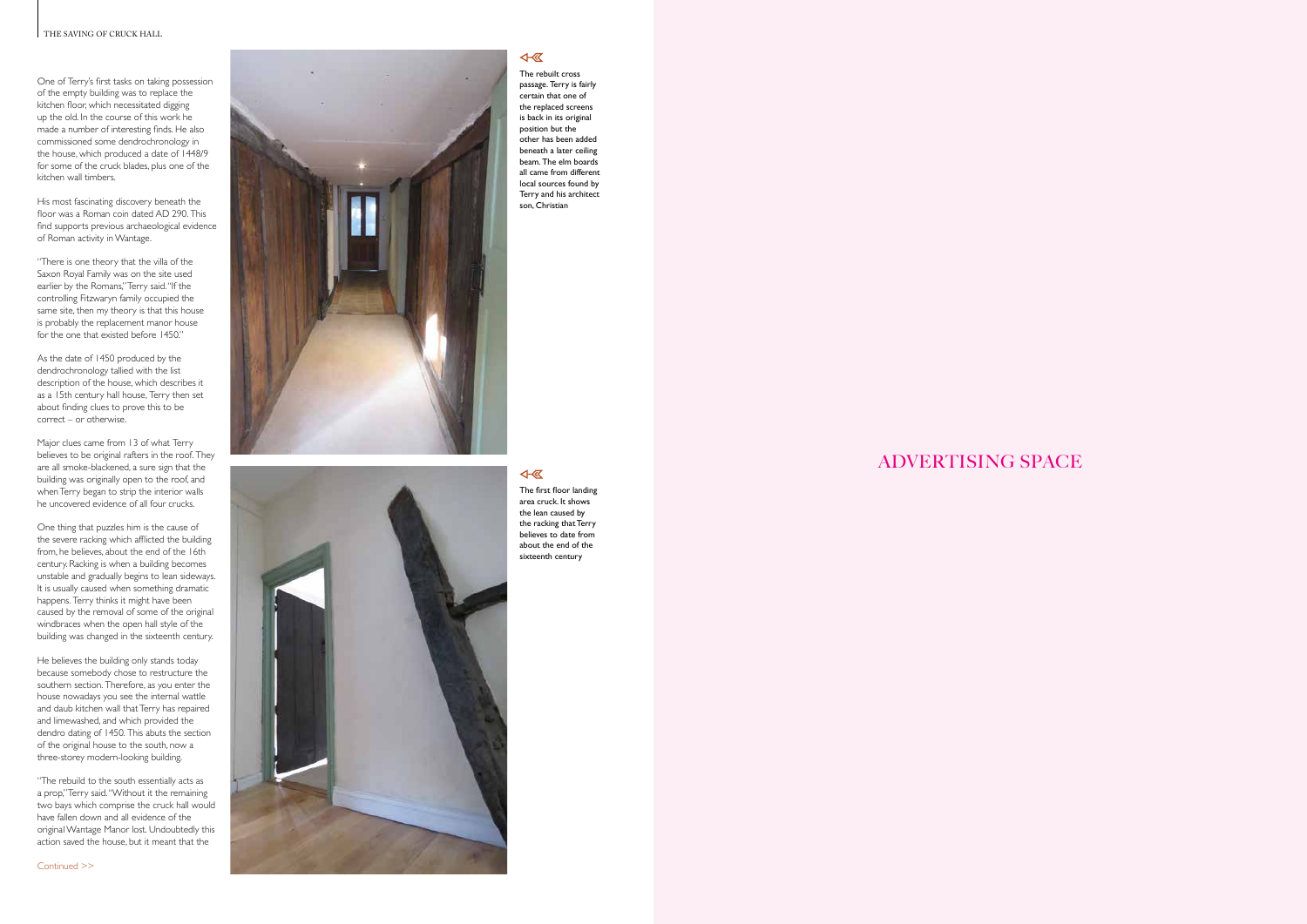$\frac{1}{2}$ In the days when the

#### THE SAVING OF CRUCK HALL **A HYMN TO THE ARTS & CRAFTS MOVEMENT**





## ADVERTISING SPACE

building was a hair salon there were sinks

 $\frac{1}{2}$ 

and cutting stations in this room. Before that it was called The Bakehouse because, Terry believes, bread was baked there and beef roasted for local people. It was largely from this room that Terry removed more than 10 skip loads of soil in order to lower the floor – and the height of the rear extension. When Terry rebuilt this room he also built the fireplace and chimney

The dining room inglenook. When Terry started work there was a Victorian fireplace here. He believes the inglenook, which he repaired and restored, dates from about 1600 and served as a replacement for the central fire when this style and its successor, the smoke hood, fell out of use

Continued >>



other half of the hall house has been drastically altered and now looks like a modern building.

> "I was very lucky because I was helped all the way through by my architect son, who has a lot of experience with historic buildings," Terry said. "He also helped me source many of the

"When the southern part – that is, the next door building – was reconstructed, a third storey was added. All this muddied the waters when it came to researching the history of the building and means that within the last 200–300 years it never looked like a single building.

"However, we know it was once a single building because one of the purlins in the roof runs though both the cruck house and the building to the south."

Renovations were supervised by the conservation officer, and a rear extension approved by local planners. This involved removing more than 10 skip loads of earth in √ The new bedroom at the rear. This was the section that

order to lower the levels at the rear. This was to conform to the planners' stipulation that any new roofline should be lower than the original. Most of the material was taken out through the side entry. "This was a massive task," Terry said. "I filled most of the skips and dug out all the foundations myself."

The task was made even bigger by Terry's decision to add an upper floor at the rear comprising one large bedroom. He built this himself. The only professional building help he received throughout the project was assistance from two men who helped erect the steel frame that holds up the roof of the extension.

contents including old floorboards, cupboard doors, a bressumer beam to span the rear fireplace, and an extraordinary wardrobe dating from 1905 that looks as if it has never been used and is now in the south-facing large upstairs rear bedroom."

Probably the best architectural salvage finds were the hardwood (mainly elm) planks from which Terry constructed the plank and muntin screens that line the hallway. "One of these is probably on the same spot as the original," Terry said. "It looked from the slots under the tie-beam as though there had been an original screen on the one side. The other I placed beneath a later structural beam."

needed a steel frame to hold up the new section of roof